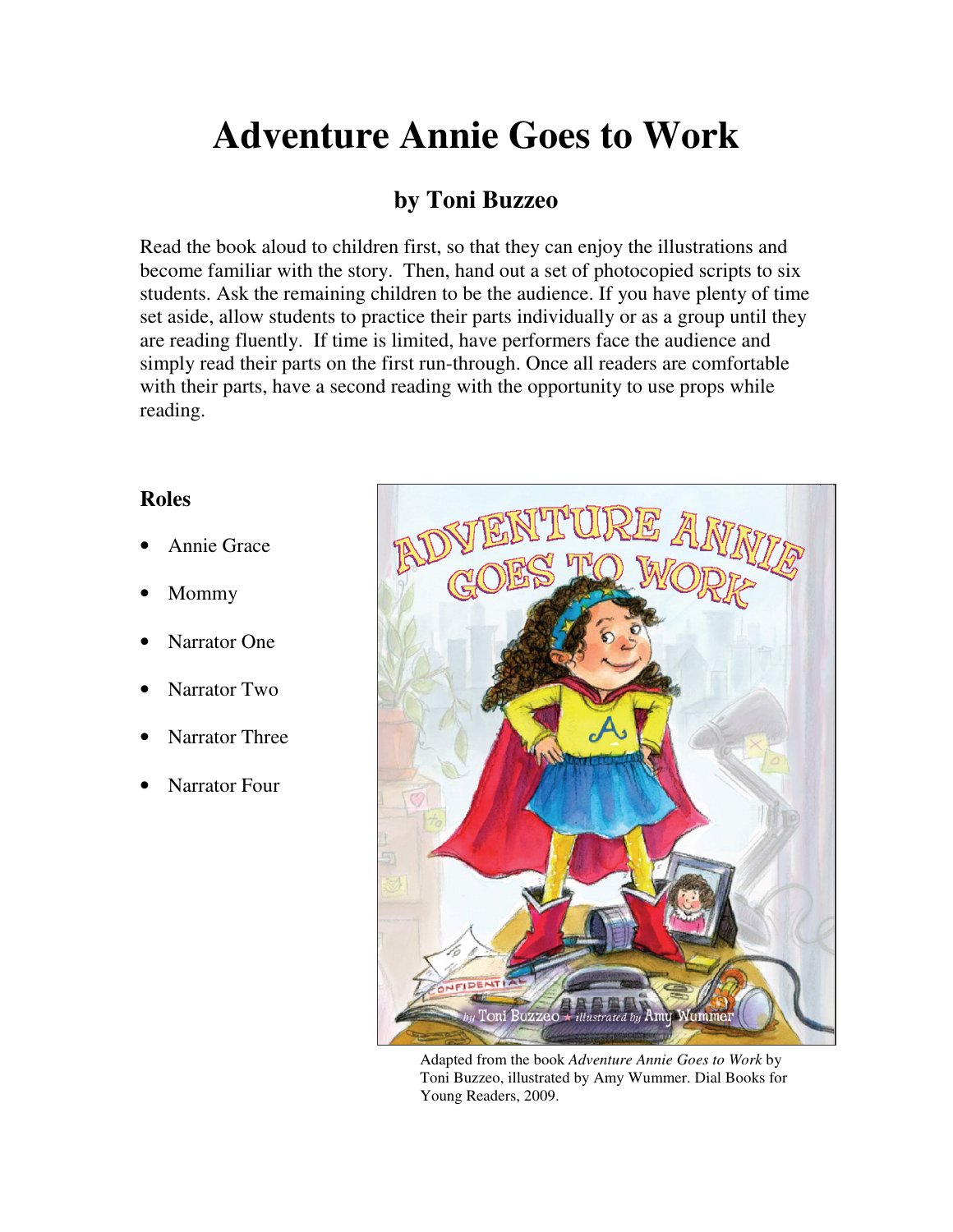## **Adventure Annie Goes to Work Script**

| <b>Narrator One:</b>   | Mommy calls from the door.                                    |
|------------------------|---------------------------------------------------------------|
| <b>Mommy:</b>          | (call) Wake up, Adventure Annie.                              |
| <b>Annie Grace:</b>    | I rise. Morning shines.                                       |
| <b>Narrator Two:</b>   | It's Adventure Annie Saturday.                                |
| <b>Annie Grace:</b>    | I grab my adventure cape and squizzle into my sparkle tights. |
| <b>Narrator Three:</b> | The telephone rings.                                          |
| <b>Narrator Four:</b>  | Annie Grace zips to the kitchen.                              |
| <b>Annie Grace:</b>    | Will I have a mountain top adventure?                         |
| <b>Mommy:</b>          | Not today.                                                    |
| <b>Narrator One:</b>   | Mommy squeezes the phone to her ear.                          |
| <b>Mommy:</b>          | (on the phone) No, no, I finished it yesterday before I left. |
| <b>Annie Grace:</b>    | Will I have a deep, dark jungle adventure?                    |
| <b>Mommy:</b>          | Maybe tomorrow.                                               |
| <b>Narrator Two:</b>   | Mommy touches her finger to her lips.                         |
| <b>Mommy:</b>          | (on the phone) No, I haven't seen it since.                   |
| <b>Annie Grace:</b>    | What adventure? What adventure?                               |
| <b>Mommy:</b>          | (whisper) You'll see.                                         |
| <b>Narrator Three:</b> | Annie tap tap taps her toes.                                  |
| <b>Mommy:</b>          | (on the phone) Okay, I'll let you know if I have any luck.    |
| <b>Annie Grace:</b>    | Let's go.                                                     |
| <b>Narrator Four:</b>  | Mommy leans her head on the fridge.                           |
| <b>Mommy:</b>          | I'm sorry, Annie Grace. We can't play today. The big report   |
|                        | is missing and I have to go to work.                          |
| <b>Annie Grace:</b>    | But it's Adventure Annie Saturday!                            |
| <b>Mommy:</b>          | I know. Hey, how about a Big Report Treasure Hunt?            |
| <b>Narrator One:</b>   | Annie gives her the Adventure Annie thumbs-up.                |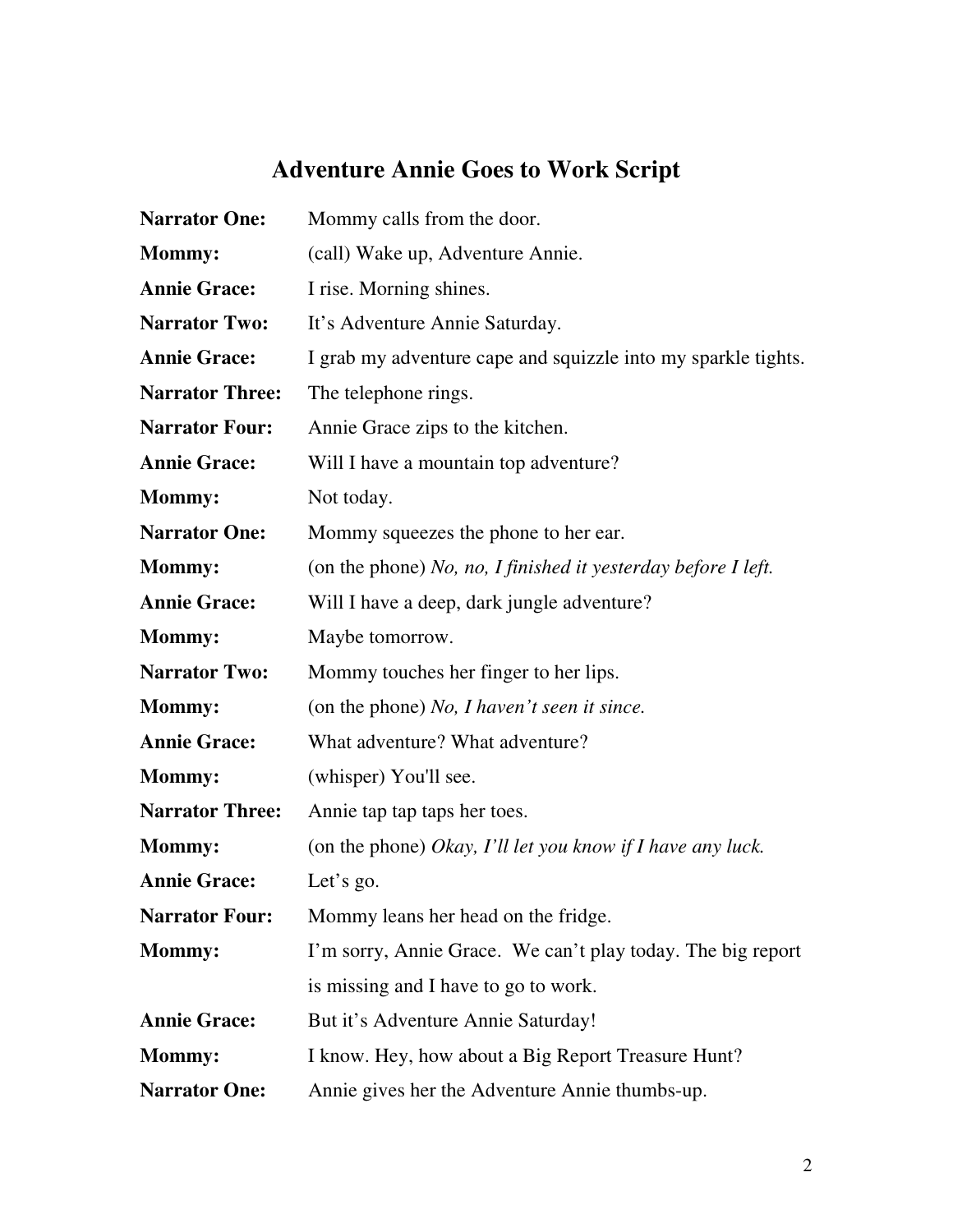| <b>Annie Grace:</b>    | (sing) Adventure Annie to the rescue.                        |
|------------------------|--------------------------------------------------------------|
| <b>Narrator Two:</b>   | They hop to it.                                              |
| <b>Narrator Three:</b> | Annie whirls through spinning office doors, dragging         |
|                        | Mommy by the hand.                                           |
| <b>Narrator Four:</b>  | The elevator ding-dings and swallows them inside.            |
| <b>Mommy:</b>          | Annie pokes every button twice.                              |
| <b>Annie Grace:</b>    | We zoom and stop, zoom and stop, zoom and stop, stop, stop.  |
| <b>Narrator One:</b>   | At the coat rack Mommy reaches for Annie's cape.             |
| <b>Annie Grace:</b>    | No, no! Adventure Annie needs her cape for hunting treasure. |
| <b>Mommy:</b>          | I have a better idea.                                        |
| <b>Narrator Two:</b>   | Mommy rolls a chair up close to her desk and hands Annie     |
|                        | paper and pencils and tape.                                  |
| Mommy:                 | You work while I go hunting down the hall.                   |
| <b>Narrator Three:</b> | But office work isn't Adventure Annie work.                  |
| <b>Annie Grace:</b>    | Treasure hunting is!                                         |
| <b>Narrator Four:</b>  | She sneaks out the door and tip toe in the other direction.  |
| <b>Narrator One:</b>   | On TV when something is lost, adventurers check their maps.  |
| <b>Annie Grace:</b>    | I will need a map for checking too.                          |
| <b>Narrator Two:</b>   | Annie jiggles doorknobs down the hall.                       |
| <b>Annie Grace:</b>    | One—two—three!                                               |
| <b>Narrator Three:</b> | Finally, a door swings open wide.                            |
| <b>Annie Grace:</b>    | Map supplies!                                                |
| <b>Narrator Four:</b>  | Annie climbs up high and duck down low.                      |
| <b>Annie Grace:</b>    | I fill my pockets full.                                      |
| <b>Narrator One:</b>   | She ziggles up and down the halls.                           |
| <b>Narrator Two:</b>   | She zaggles round corners and under chairs.                  |
| <b>Annie Grace:</b>    | I sneak, I peek, I explore.                                  |
| <b>Narrator Three:</b> | When she know her directions from here to there, from there  |
|                        | to here, she draws the map that's in her mind.               |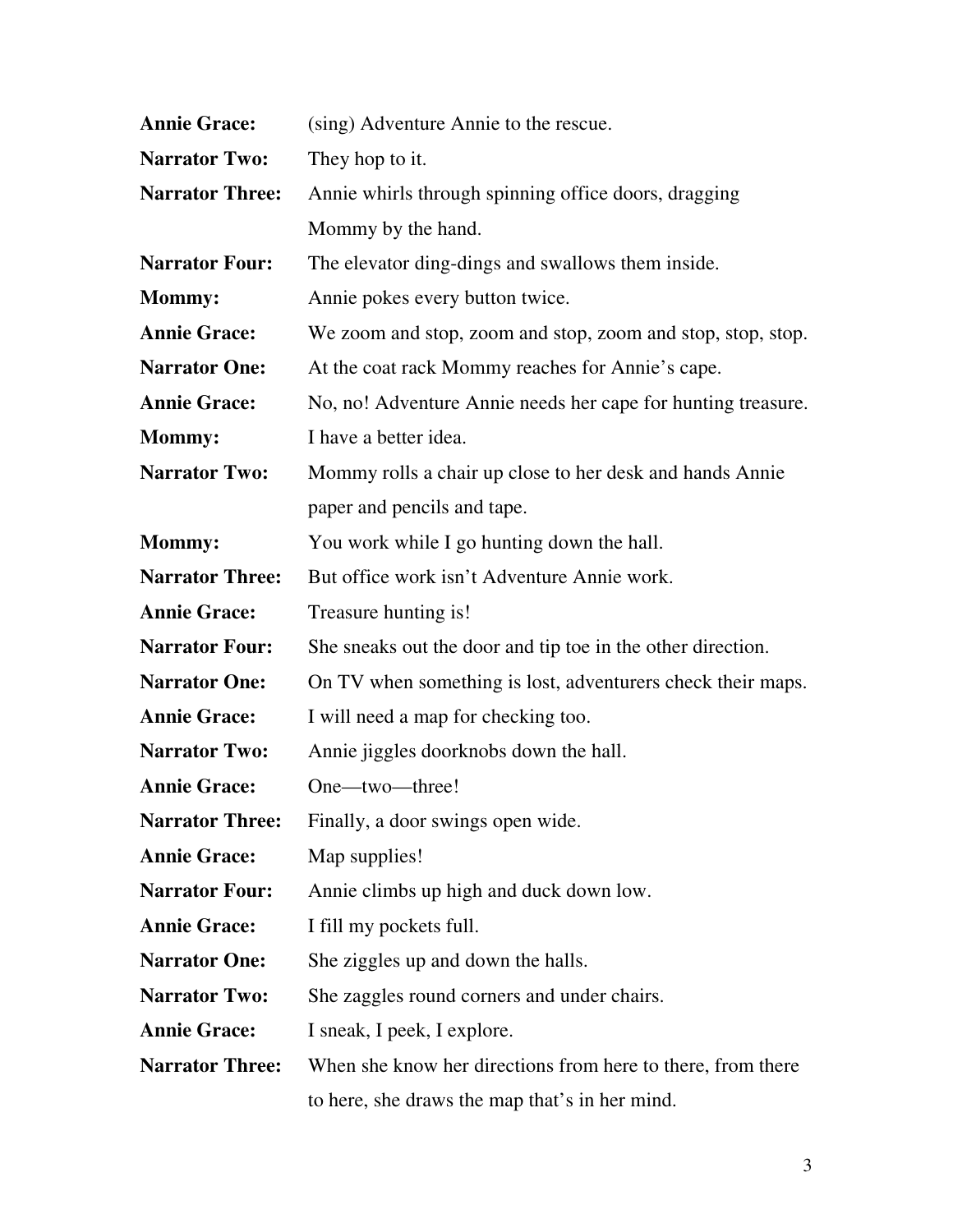| <b>Annie Grace:</b>    | Then I poke my nose into Mommy's office.                        |
|------------------------|-----------------------------------------------------------------|
| <b>Narrator Four:</b>  | Mommy is back behind her desk.                                  |
| <b>Annie Grace:</b>    | What color is the report, Mommy?                                |
| <b>Mommy:</b>          | It's in a gold folder, and what are you doing in the hall?      |
| <b>Annie Grace:</b>    | Oopsie.                                                         |
| <b>Narrator One:</b>   | When Mommy's bottom is in the air, Annie slips back out the     |
|                        | door.                                                           |
| <b>Narrator Two:</b>   | Annie follows the arrow on her map that points to a climbing    |
|                        | mountain.                                                       |
| <b>Annie Grace:</b>    | I dig my feet in tight and snatch up handfuls of gold.          |
| <b>Narrator Three:</b> | Annie's treasure teeters and totters as she carries it down the |
|                        | hall.                                                           |
| <b>Narrator Four:</b>  | She trips through Mommy's office door.                          |
| <b>Annie Grace:</b>    | Is it one of these?                                             |
| <b>Mommy:</b>          | Goodness no!                                                    |
| <b>Narrator One:</b>   | Mommy points Annie to her seat.                                 |
| <b>Annie Grace:</b>    | (whisper) When is the last time you saw it?                     |
| <b>Mommy:</b>          | I sent it to that jungle of a copy room yesterday afternoon.    |
|                        | But I didn't see it there just now.                             |
| <b>Narrator Two:</b>   | Mommy pokes her head into the cabinet, and Annie ducks out      |
|                        | one more time.                                                  |
| <b>Annie Grace:</b>    | I know my map can help.                                         |
| <b>Narrator Three:</b> | She follows the squiggle this time and creeps toward the        |
|                        | deepest jungle.                                                 |
| <b>Narrator Four:</b>  | Branches reach down and she jumps to catch hold.                |
| <b>Annie Grace:</b>    | Uh-oh.                                                          |
| <b>Narrator One:</b>   | She crawls through the dirt and the dark and the deep           |
|                        | searching for the lost treasure.                                |
| <b>Narrator Two:</b>   | Then daylight shines in.                                        |